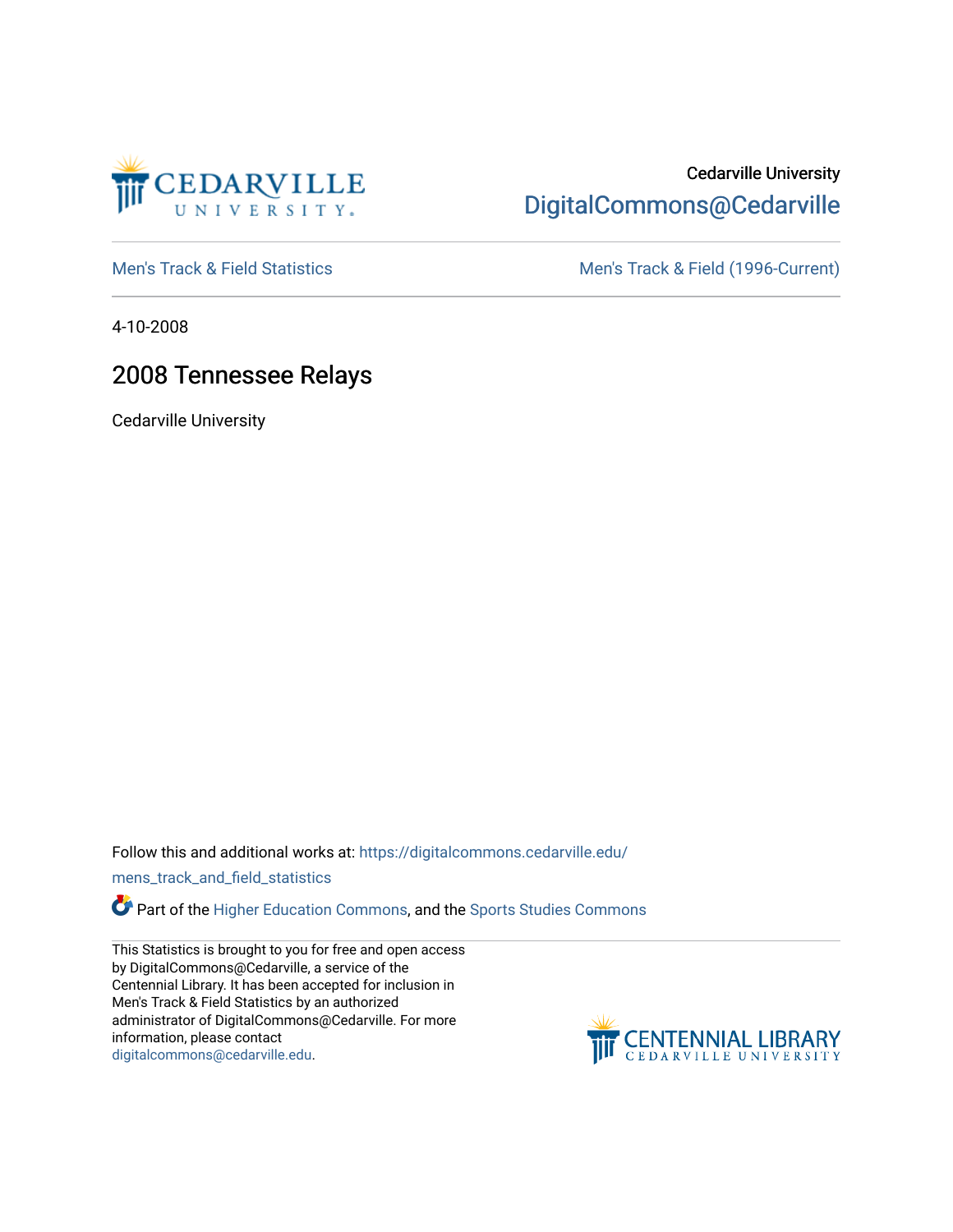### **Cedarville University**

http://www.cedarville.edu/2007-08/mtrack/mtr \_ tenn041208.htm





### **Tennessee Relays April 10-12, 2008 - Knoxville, Tenn.**

#### **MEN'S RESULTS**

Event 2 Men 100 Meter Dash

|        | Name                  | Year School  | Seed  | Finals | Wind H#                         |
|--------|-----------------------|--------------|-------|--------|---------------------------------|
|        |                       |              |       |        |                                 |
| Finals |                       |              |       |        |                                 |
|        | 1 Williams, Rubin     | Tennessee    | 10.12 | 9.96   | 7.7<br>1                        |
|        | 2 Pritchett, Matthieu | Tennessee    | 10.25 | 10.07  | 7.7<br>1                        |
|        | 3 Newman, Calesio     | N.C. AGT     | 10.25 | 10.08  | 7.7<br>$\mathbf{1}$             |
|        | 4 Wells, Evander      | Tennessee    | 10.21 | 10.10  | 7.7<br>$\mathbf{1}$             |
|        | 5 Omole, Demi         | Reebok       | 10.10 | 10.14  | 7.7<br>ı                        |
|        | 6 Davis, Shannon      | E. Kentucky  | 10.50 | 10.20  | 7.5<br>4                        |
|        | 7 Allen, Clint        | EMU          | 10.28 | 10.21  | 1<br>7.7                        |
|        | 8 Harris, Adam        | Michigan     | 10.35 | 10.24  | 2<br>5.0                        |
|        | 9 Cole, Tony          | Ohio State   | 10.55 | 10.28  | 7.5<br>4                        |
|        | 10 Reese, Reggie      | N.C. State   | 10.46 | 10.31  | 4<br>7.5                        |
|        | 11 Martin, Robert     | N.C. AGT     | 10.48 | 10.31  | з<br>6.5                        |
|        | 12 Worsley, Dominique | Illinois     | 10.48 | 10.33  | $\overline{\mathbf{z}}$<br>5.0  |
|        | 13 Mckenzie, Gordon   | Kentucky     | 10.29 | 10.34  | 2<br>5.0                        |
|        | 14 Thigpen, Marcus    | Indiana      | 10.43 | 10.34  | 3<br>6.5                        |
|        | 15 Stevenson, Kyle    | Tennessee    | 10.35 | 10.35  | $\overline{a}$<br>5.0           |
|        | 16 Akinkuotu, Atolani | N.C. State   | 10.33 | 10.36  | $\overline{\mathbf{c}}$<br>5.0  |
|        | 17 Yeboah, Edmund     | Louisville   | 10.47 | 10.39  | 3<br>6.5                        |
|        | 18 Parker, Raymon     | Rend Lake Co | 10.52 | 10.39  | $\bf{4}$<br>7.5                 |
|        | 19 Moore, Larron      | Delaware St. | 10.35 | 10.40  | $\overline{\mathbf{2}}$<br>5.0  |
|        | 20 Carter, Spenser    | Georgetown U | 10.58 | 10.40  | 5<br>5.2                        |
|        | 21 English, Andre     | Unattached   | 10.51 | 10.43  | 7.5<br>4                        |
|        | 22 Adade, Samuel      | <b>MTSU</b>  | 10.51 | 10.46  | 4<br>7.5                        |
|        | 23 Glover, Wil        | Indiana      |       | 10.49  | 4.5<br>6                        |
|        | 24 Austin, Brandon    | Kentucky     | 10.55 | 10.50  | 5<br>5.2                        |
|        | 25 Hill, Reggie       | Charlotte    | 10.56 | 10.50  | 5<br>5.2                        |
|        | 26 Jeffers, Jordan    | Cumberlands  | 10.49 | 10.52  | 4<br>7.5                        |
|        | 27 Mzamo, Elvis       | Rend Lake Co | 10.32 | 10.53  | $\overline{\mathbf{2}}$<br>5.0  |
|        | 28 Barnes, Andre      | Michigan     | 10.66 | 10.53  | б<br>4.5                        |
|        | 29 James, Xavier      | Bermuda      | 10.45 | 10.53  | 3<br>6.5                        |
|        | 30 Gordon, Jamaree    | Kentucky St. | 10.70 | 10.59  | $\overline{7}$<br>6.4           |
|        | 31 Monal, Duronal     | East Tenness | 10.58 | 10.59  | 5<br>5.2                        |
|        | 32 Balfour, Tony      | Louisville   | 10.66 | 10.61  | $\overline{7}$<br>6.4           |
|        | 33 Starks, Antonio    | Unattached   | 10.40 | 10.62  | $\overline{a}$<br>5.0           |
|        | 34 Jones, Blake       | Tennessee    | 10.50 | 10.62  | 3<br>6.5                        |
|        | 35 Kennedy, Shaun     | Shorter Coll | 10.60 | 10.63  | 6<br>4.5                        |
|        | 36 Pipkin, Devin      | Indiana      | 10.61 | 10.64  | 6<br>4.5                        |
|        | 37 Perkins, Sam       | PITT         | 10.55 | 10.67  | 5<br>5.2                        |
|        | 38 Igeleke, Dayo      | Cincinnati   | 10.54 | 10.68  | 7.5<br>4                        |
|        | 39 Moore, Jason       | Charlotte    | 10.29 | 10.72  | 7.7<br>ı                        |
|        | 40 Hobwana, Antony    | <b>PITT</b>  | 10.40 | 10.73  | 3<br>6.5                        |
|        | 41 Ogburn, Gary       | Indiana Stat | 10.74 | 10.76  | $\overline{\phantom{a}}$<br>6.4 |
|        | 42 Barnes, Lee        | Delaware St. | 10.45 | 10.76  | э<br>6.5                        |
|        | 43 Bailey, George     | E. Kentucky  | 10.57 | 10.78  | 5<br>5.2                        |
|        | 44 Mgijima, Mandhla   | W. Kentucky  | 10.64 | 10.79  | 4.5<br>6                        |
|        | 45 Bush, Pierre       | Illinois     | 10.63 | 10.61  | 6<br>4.5                        |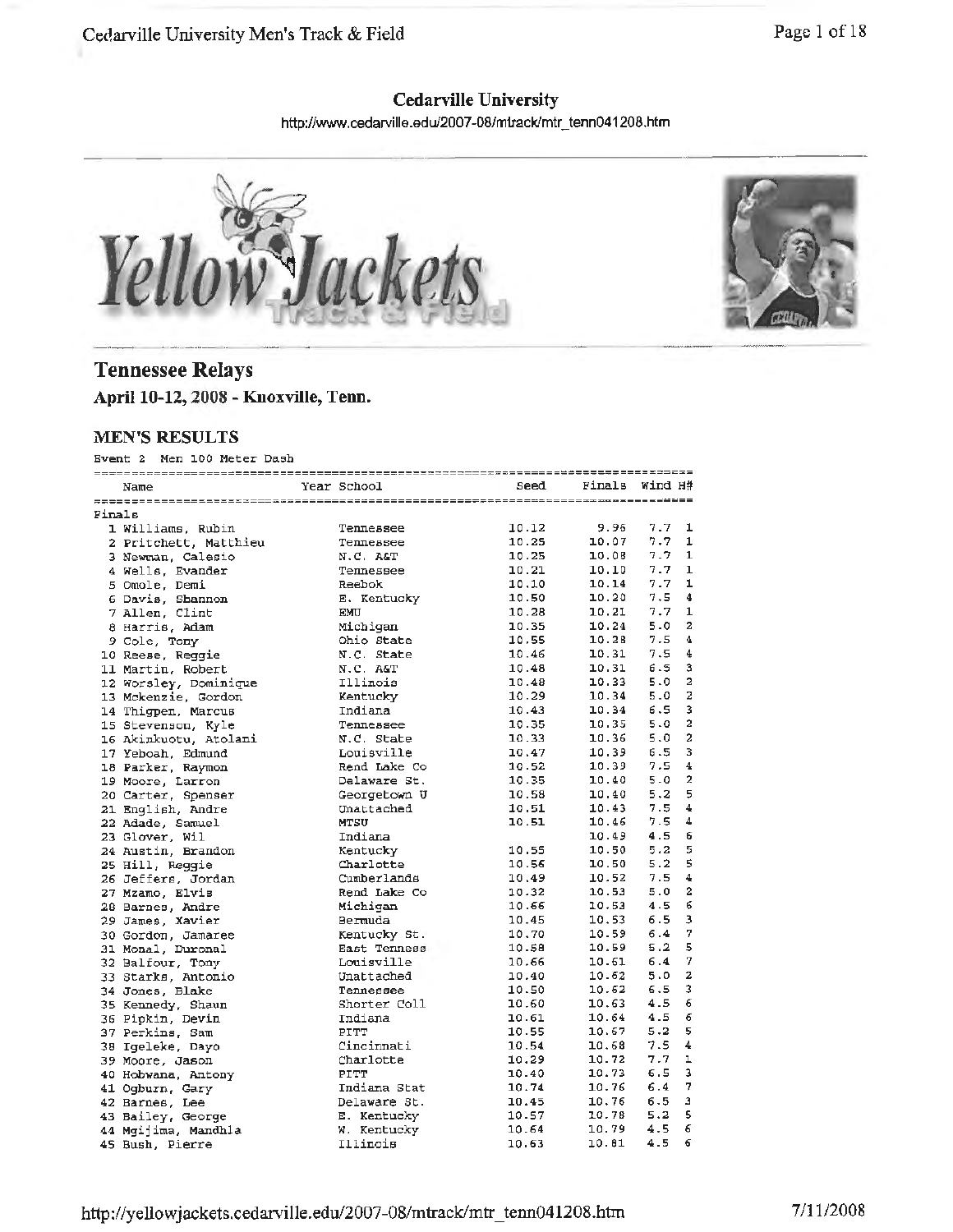| Event 50 Men Shot Put Open                                                                                             |                 |                    |                    |               |  |  |  |  |  |
|------------------------------------------------------------------------------------------------------------------------|-----------------|--------------------|--------------------|---------------|--|--|--|--|--|
| minimum mark to measure: $15.24m$ (50'0)<br>prelims: 3 attempts each; top 9 marks to finals<br>finals: 3 attempts each |                 |                    |                    |               |  |  |  |  |  |
| Top finisher advances to invitational                                                                                  |                 |                    |                    |               |  |  |  |  |  |
| Name                                                                                                                   | Year School     | Seed               | Finals             |               |  |  |  |  |  |
|                                                                                                                        |                 |                    |                    |               |  |  |  |  |  |
| 1 Merrill, Aaron                                                                                                       | Youngstown St.  | 17.53m             | 17.66m             | $57 - 11.25$  |  |  |  |  |  |
| 2 Phifer, Lonnie                                                                                                       | N.C. A&T        | 17.88m             | 16.77m             | $55 - 00.25$  |  |  |  |  |  |
| 3 Fonnesbeck, Casey                                                                                                    | Illinois        | 17.24m             | 16.61m             | $54 - 06.00$  |  |  |  |  |  |
| 4 Misljenovic, Igor                                                                                                    | Virginia Teo    | 17.56 <sub>m</sub> | 16.57m             | $54 - 04.50$  |  |  |  |  |  |
| 5 Taitt, Mathew                                                                                                        | W. Kentucky     | 16.97m             | 16.45m             | $-53 - 11.75$ |  |  |  |  |  |
| 6 Major, Seth                                                                                                          | Memphis         | 17.28m             | 16.42m             | $53 - 10.50$  |  |  |  |  |  |
| 7 Cooper, Troy                                                                                                         | Cincinnati      | 15.82m             | 16.36 <sub>m</sub> | $53 - 08.25$  |  |  |  |  |  |
| 8.<br>Boevers, Colin                                                                                                   | Kentucky        | 17.08m             | 16.32m             | $53 - 06.50$  |  |  |  |  |  |
| 9 Flynn, Ryan                                                                                                          | Cincinnati      | 16.08m             | 16.22m             | $53 - 02.75$  |  |  |  |  |  |
| 10 Gersham. Gerald                                                                                                     | <b>EMU</b>      | 16.75m             | 16.00 <sub>m</sub> | $52 - 06.00$  |  |  |  |  |  |
| 11 Chambers, Adam                                                                                                      | Cincinnati      | 15.80 <sub>m</sub> | 15.90m             | $52 - 02.00$  |  |  |  |  |  |
| 12 Coleman, Travis                                                                                                     | Winthrop        | 15.69m             | 15.72m             | $51 - 07.00$  |  |  |  |  |  |
| 12 Boulware, Robert                                                                                                    | N.C. A&T        | 15.80m             | 15.72m             | $51 - 07.00$  |  |  |  |  |  |
| 14 Michaud, Ben                                                                                                        | Cedarville U    | 17.81m             | 15.70 <sub>m</sub> | $51 - 06.25$  |  |  |  |  |  |
| 15 Dalton, Patrick                                                                                                     | Indiana         | 16.28m             | 15.56m             | $51 - 00.75$  |  |  |  |  |  |
| 16 Soverns, Brian                                                                                                      | W. Kentucky     | 16.66m             | 15.54m             | $51 - 00.00$  |  |  |  |  |  |
| 17 <sub>1</sub><br>Banks, Weston                                                                                       | Louisville      | 16.92m             | 15.29 <sub>m</sub> | $50 - 02.00$  |  |  |  |  |  |
| Freeman, James<br>$--$                                                                                                 | Rend Lake Co    | 15.21m             | <b>FOUL</b>        |               |  |  |  |  |  |
| -- Ehrhorn, Larry                                                                                                      | Wisc. Milwaukee | 15.75m             | <b>FOUL</b>        |               |  |  |  |  |  |
| -- Greenwald, Josh                                                                                                     | Louisville      | 15.60m             | <b>FOUL</b>        |               |  |  |  |  |  |
| -- Haas, Paul                                                                                                          | Indiana         | 16.44 <sub>m</sub> | FOUL               |               |  |  |  |  |  |
| -- Nixon, James                                                                                                        | Radford Univ    | 15.61m             | <b>FOUL</b>        |               |  |  |  |  |  |